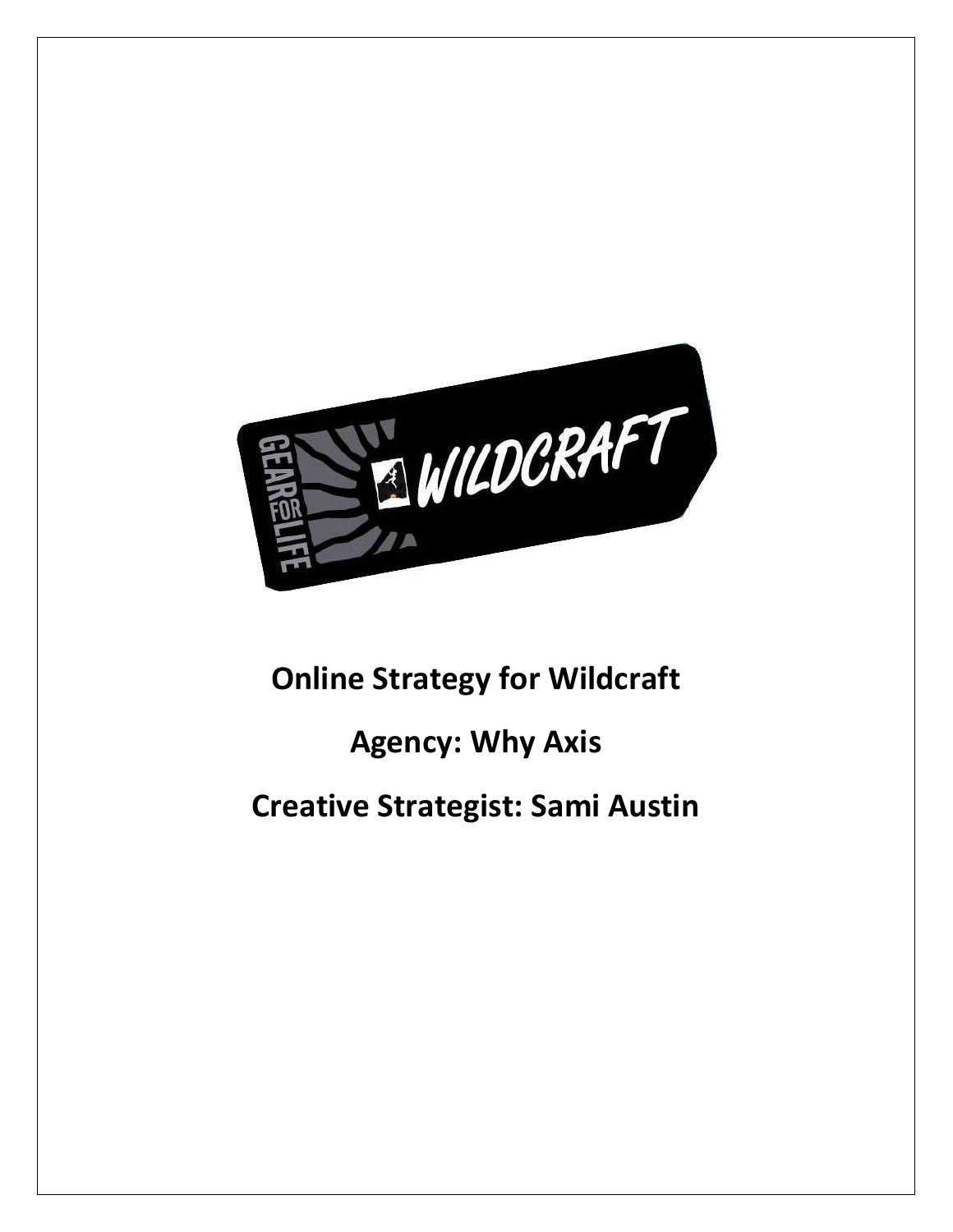## **Company profile**

Known for providing quality gear to India's young and restless; Wildcraft's product repertoire includes Gear, Clothing, Equipment, Apparel and Footwear for Adventure, Travel and Urban Outdoors. Wildcraft is India's # 1 outdoor brand having established a category that is unique in the Indian market serving over million customers and available in over 50 key Indian cities.

#### **Problem statement**

2012 saw Wildcraft launching a range of products that were not directly adventure goods. The movie placements with Jab Tak Hain Jaan and Chennai Express also ran the risk of making the brand extremely mainstream. The need of the hour was to connect with the core audience to maintain the Brand ethos.

### **Idea evolution**

- The personal metrics sub culture people seeking to measure things on how they are doing gives a reason to come back ( LinkedIn, good reads, Nike - all of them have a personal metrics on how you can improve your score)
- Nike: overall brand: inspiration and innovation for every athlete in the world. Fuel: To measure of your athletic life. Nike words ; Calculate, compare, compete :
- The important parameters Nike has used : Visualize progress, interact with friends, motivate yourself, share
- For us The measure of adventure could give reason to come back. Also fits in ( subliminally) with personalization we have followed at Wildcraft - the journey is within and personal

## **Creation of GFL**

- The need to generate a community building exercise to connect with core audience (Adventurers, Travelers etc)
- Linking the same to offline audience to increase footfall

Why-Axis and the Wildcraft team initiated a survey done with current and potential customers to narrow down on a brand persona to communicate with the audience in the online front via

- Social media ( FB, twitter, LinkedIn and pinterest )
- Newsletters and internal communications
- Customer service (chat/email)

Establishing a tone of voice to create a strong set of do's and don'ts

Why Axis helped in narrowing it down to establishing a portal that would cater to the needs of adventure enthusiasts as well as potential customers.